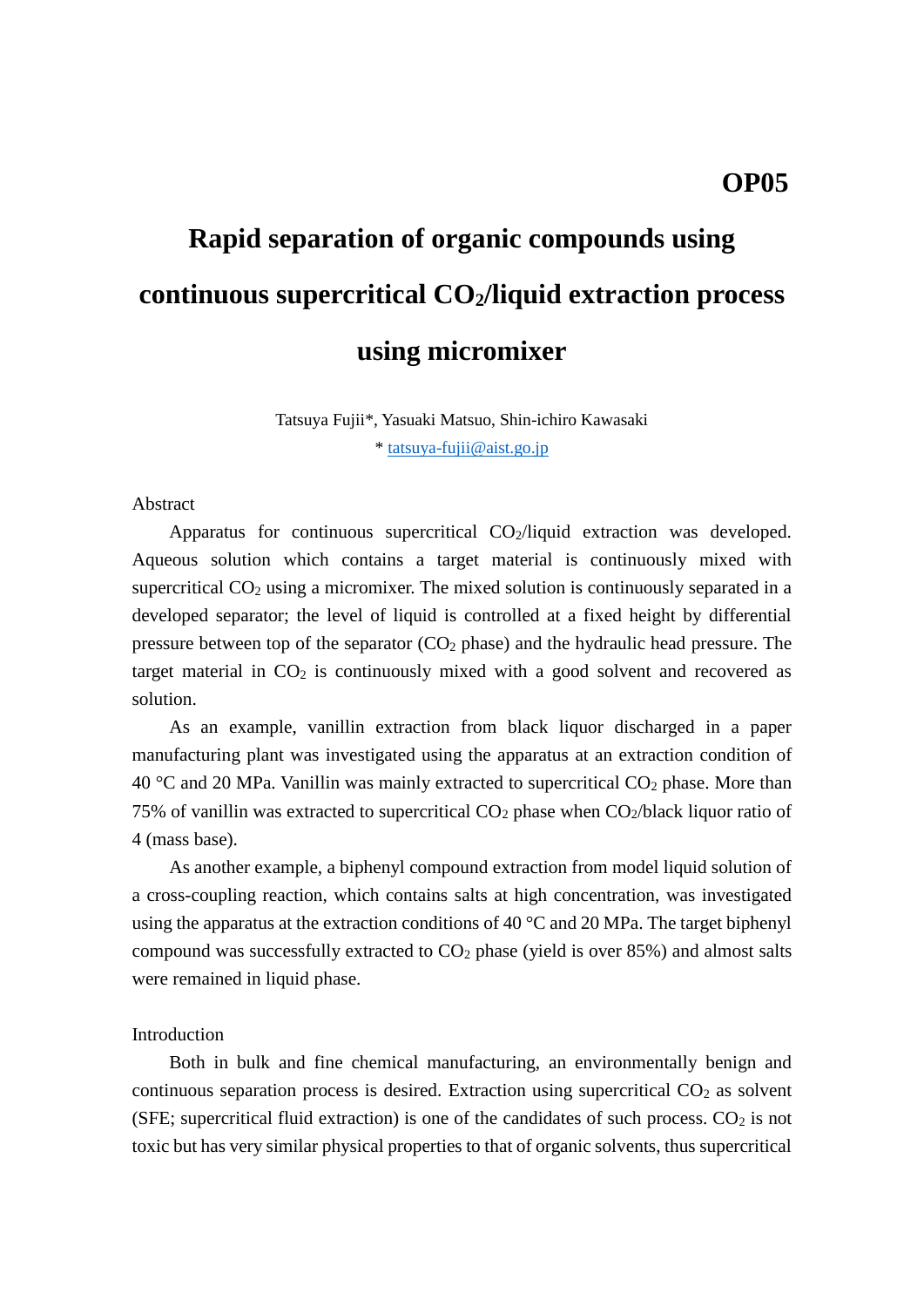CO<sup>2</sup> has been viable alternative of organic solvent. Although there have been various reports on SFE [1, 2], batch type process is majority. However, continuous SFE processes have been reported, recently. Dominguez et al. have used micro mixer for ethanol extraction from aqueous ethanol solution and succeeded in extracting ethanol in a few seconds [3]. In the process, however, separation process is batch type. On the other hand, Ota et al. have reported on continuous SFE system, where separation is also conducted continuously [4]. They use two backpressure regulators, which function alternately by temporal difference. In their system, extraction and separation are conducted continuously, but the throughput is limited and may be difficult to satisfy commercialization.

In this study, we have developed an apparatus for continuous supercritical CO2/liquid extraction. This apparatus enabled rapid extraction and continuous separation with higher throughput. In the presentation, overview of the continuous extraction and separation system, and its applications will be shown.

#### Materials and methods

 The schematic diagram for the continuous extraction and separation system is shown in **Figure** 1. A liquid solution and  $CO<sub>2</sub>$  are separately pumped and mixed in a low-deadvolume tee (SWAGELOK Co. Ltd., i.d. 0.3 mm). The mixed fluid enters a separation cell. In the cell it separates into a  $CO_2$ -rich phase and a liquid-rich phase. Since the fluid level is proportional to the differential pressure between the head pressure and the supercritical CO<sup>2</sup> phase, the fluid level can be controlled by the value of the differential pressure. The control bulb is regulated to maintain a constant value for the differential pressure, which enables controlled liquid level in the separation cell. The pressure is controlled by a backpressure regulator in the  $CO<sub>2</sub>$  line. Before depressurization, a solvent is introduced to avoid precipitation in the  $CO<sub>2</sub>$  depressurization process. Effluents were sampled three times for 10 min each.



**Figure 1.** Schematic diagram for the continuous extraction and separation system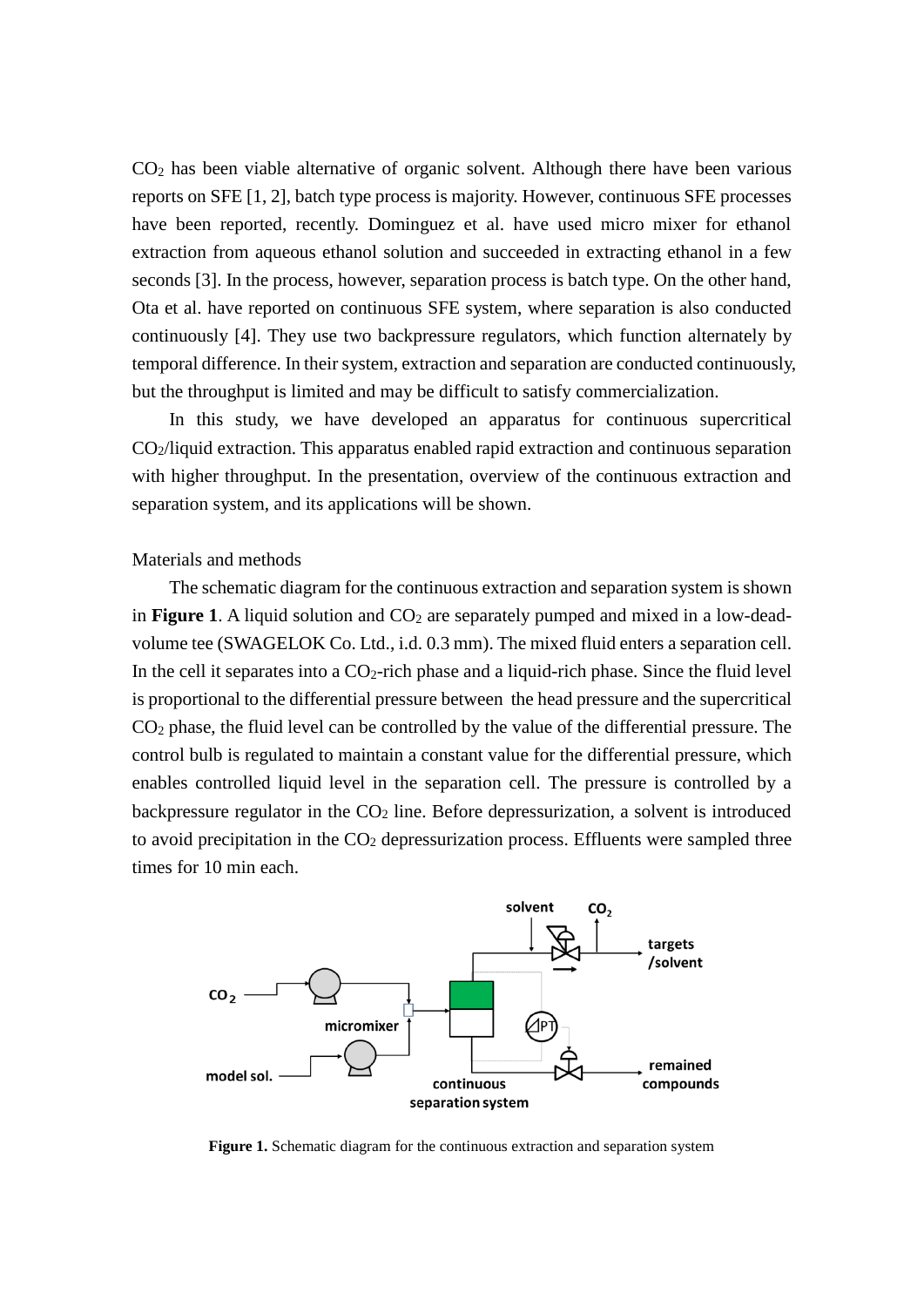Results

 First, 1 wt% vanillin aqueous solution was processed at 40 °C and 20 MPa. The vanillin solution and  $CO<sub>2</sub>$  flow rate were set at 10 and 40 g/min, respectively. Yield in CO<sup>2</sup> phase was 0.742, which was over 97% equilibrium value calculated based on a previous research on vanillin- $CO<sub>2</sub>-H<sub>2</sub>O$  system [5], where equilibrium value was obtained in about 2 h. In this study the residence time from mixing point to separation cell is about 10 s, which indicates that our system realized much faster extraction.

 Black liquor filtrate was also processed. Black liquor filtrate is produced as a byproduct of paper manufacturing process, and it contains vanillin and its related compounds, which are valuable materials for fine chemicals. The black liquor filtrate used in this study was given by a paper manufacturing company, and it contained about 0.1 wt% of vanillin, its related compounds, and more than 5 wt% salts. The SFE/separation was done for the black liquor filtrate at 40 °C and 20 MPa. The flow rate of black liquor filtrate and that of  $CO_2$  were set at 10 and 40 g/min, respectively. Yield of vanillin in  $CO_2$ phase was 0.754; the value is similar to that of vanillin extraction from 1 wt% vanillin aqueous solution shown above, which suggests that the SFE/separation system can work properly for the black liquor filtrate as an example of real waste solutions.

 As another example, a model solution obtained after an organic reaction, crosscoupling reaction, was processed by our SFE/separation apparatus. The model solution was the mixed solution of ethanol and water (50vol/50vol) and it contains 0.38 wt% 4 cyanobiphenyl, 0.32 wt% K<sub>2</sub>CO<sub>3</sub>, 0.22 wt% KHCO<sub>3</sub>, 0.28 wt% KBr and 0.14 wt% B(OH)<sub>3</sub>. The SFE/separation was conducted for the model solution at 40 °C and 20 MPa. The flow rate of the model solution and that of  $CO<sub>2</sub>$  were set at 10 and 20 g/min, respectively. Yield of 4-cyanobiphenyl in  $CO<sub>2</sub>$  phase was 0.898 and almost salts were recovered in liquid phase, which indicates that the target material, 4-cyanobiphenyl, was successfully separated from salts with over 85% recovery rate.

## Conclusion

An experimental apparatus was developed for rapid and continuous supercritical CO<sup>2</sup> extraction and separation of hydrophobic organic compounds from liquid solutions. Almost equilibrium yield of vanillin can be achieved within 10 s. The apparatus is applicable to black liquor filtrate which is aqueous solution that contains vanillin, its related compounds and salts, and over  $75\%$  vanillin was extracted to  $CO<sub>2</sub>$  phase. Further, the apparatus is applicable to ethanol and water mixed solution which contains biphenyl